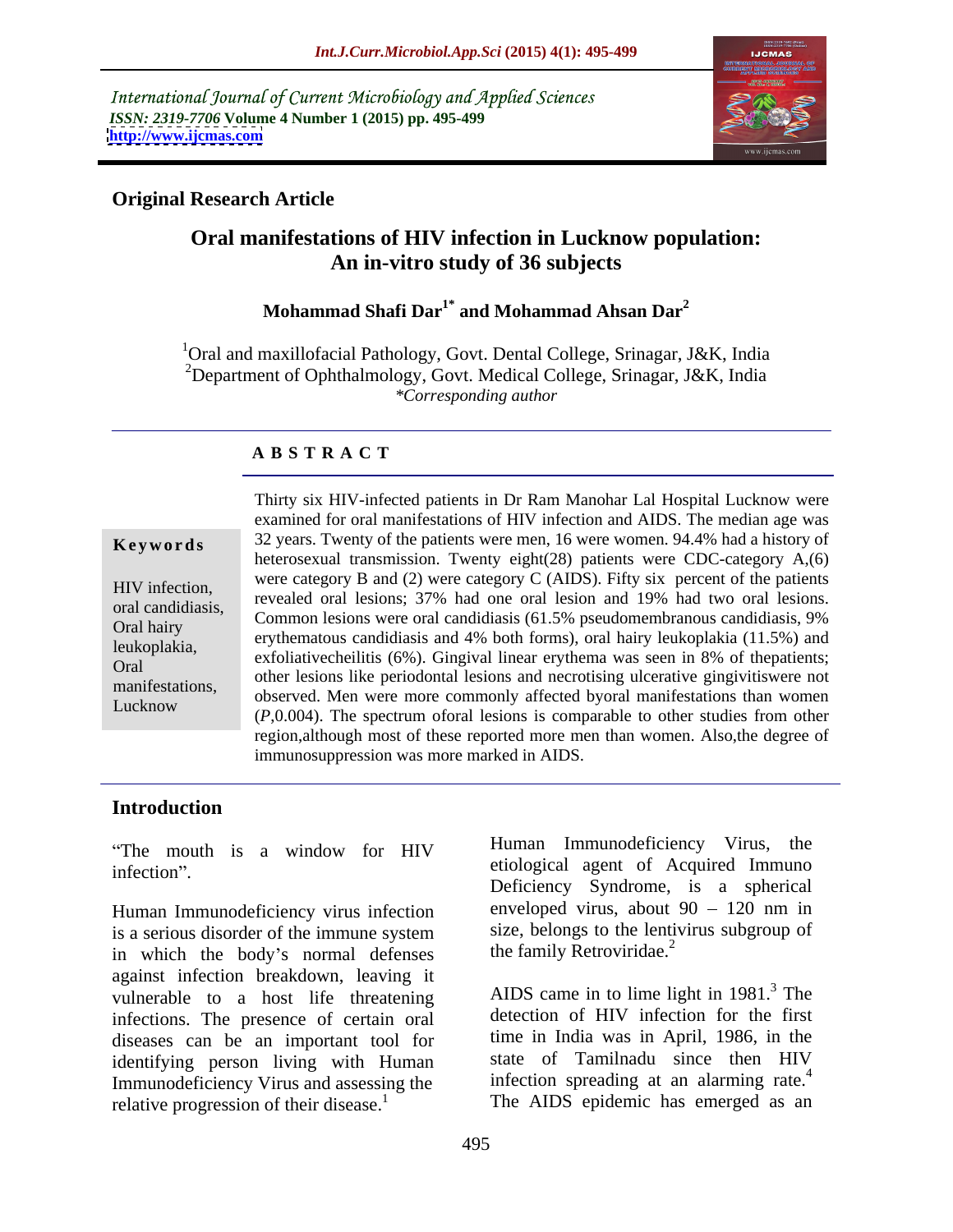immense and complex challenge to public orphaned, disrupted community life. In found in many body fluids including

Human Immunodeficiency Virus related Patients had a detailed oral examination, manifestations may suggest possible HIV Differences between CDC categories (A, infection, although they are not diagnostic

Reports on oral manifestations, however, are still warranted  $8$ , because of probable geographic and ethnic differences, as well as the fact that in most countries of Southeast Asia the vast majority of HIV-<br>Results and Discussion infected patients have not received any anti retroviral therapy (ART) or highly active anti-retroviral therapy (HAART)

present a cohort of HIV-infected patientsin heterosexual transmission: for three Lucknow, the majority of whom were patients (0.08%) the risk was

Thirty Six HIV-infected patients in in Dr examined during November – December vere oral candidiasis (61.5%) 2012. These patients were informed by pseudomembranous candidiasis, 9% phonecall and invited for oral examination erythematous candidiasis and 4% both outpatients agreed to an oral examination, erythema was seen in 8% of the patients;

health, and has left millions of children addition, the stage of HIV infection was HIV infected individuals, the virus can be symptomatic according to the World serum, blood, saliva, semen, tears, urine, staging criteria  $10$ . The study was based on breast milk, ear and vaginal secretions.<sup>3</sup> a guide for epidemiological studies of oral oral abnormalities are present in 30% to 80% of HIV infected individuals. to the criteria of the EC-Clearinghouse on Individuals with unknown HIV status, oral oral problems related to HIV-infection <sup>12</sup>. of infection.5 significance at a level of P,0.05 by a are still warranted <sup>8</sup>, because of probable and men were tested for significance at AIDS-defining diseases were recorded. In categorized as asymptomatic or Health Organization (WHO) clinical manifestations of HIV infection <sup>11</sup>. 11 manifestations of HIV infection<sup>11</sup>.<br>Patients had a detailed oral examination,<br>and oral lesions were diagnosed according oral problems related to HIV-infection <sup>12</sup>.<br>Differences between CDC categories (A, B, C) and oral lesions were tested for chisquared test for trends. Prevalence differences of oral lesions between women P<0.05 using Fisher's exact test.

# **Results and Discussion**

until now. years). Sixteen (44.4%) were women and The purpose of the present paper was to individuals (94.4%) had a history of men. undetermined. Twenty eight(28) patients **Subjects and Methods** and (2) were category C (AIDS).56% Ram Manohar Lal Hospital Lucknow were had two oral lesions. Common lesions during a routine meeting of this group in forms), oral hairy leukoplakia (11.5%) and the hospital. A total of 36 HIV-infected exfoliativecheilitis (6%). Gingival linear All patients were diagnosed as HIV- other lesions like periodontal lesions and antibody positive by positive TRIDOT test necrotising ulcerative gingivitis were not <sup>1</sup> cell counts were available for all thirty observed. Men were more commonly six patients. affected by oral manifestations than Thirty six patients were examined (medium age 32 years; range 20–62 20 (55.6%) were men. thirty-four heterosexual transmission; for three patients (0.08%) the risk was were CDC-category A,(6) were category B and (2) were category C (AIDS).56% percent of the patients revealed oral lesions; 37% had one oral lesion and 19% were oral candidiasis (61.5% pseudomembranous candidiasis, 9% erythematous candidiasis and 4% both erythema was seen in 8% of the patients; women (*P*,0.004).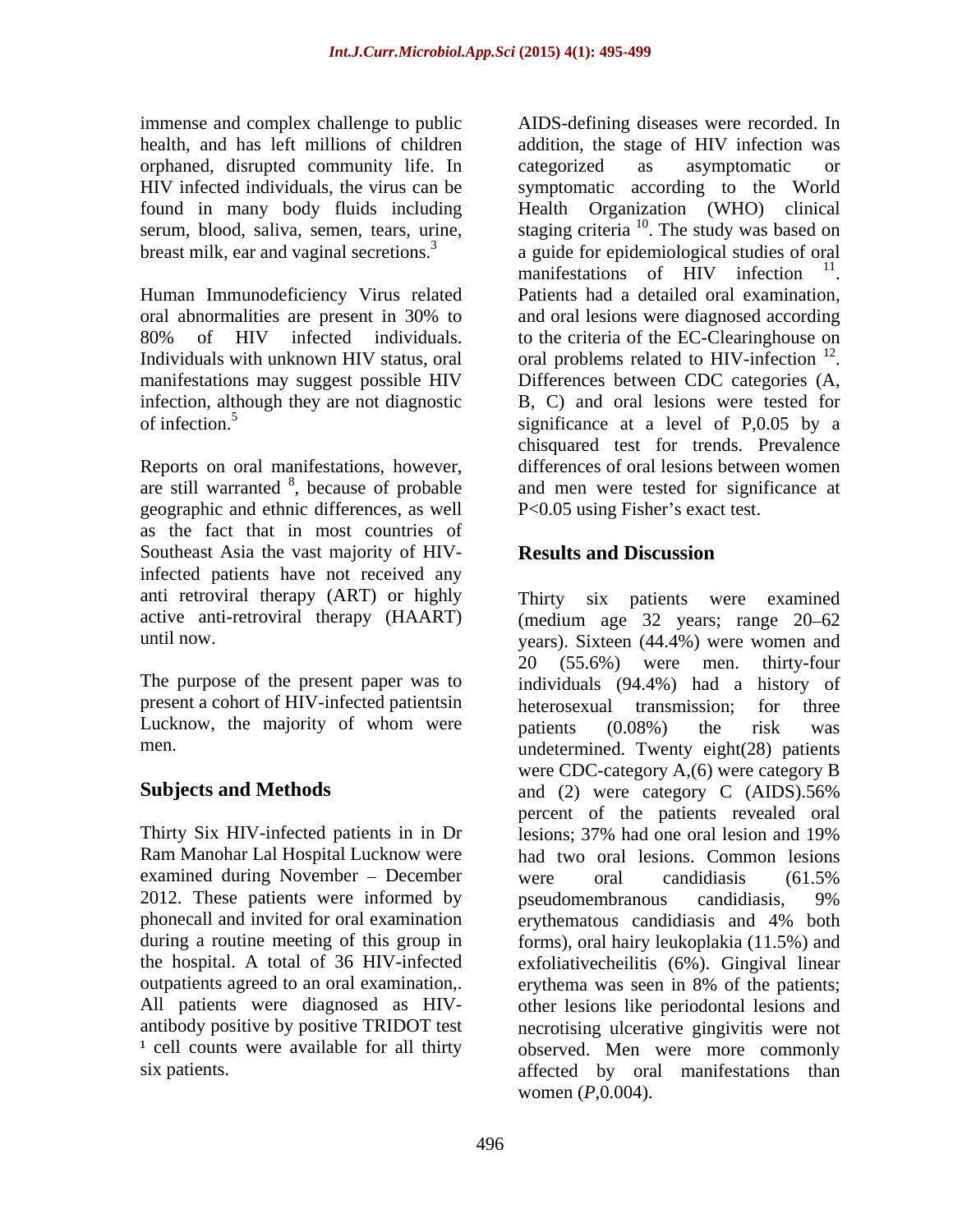$(n=2)$  and herpes zoster  $(n=1)$ . In 2 of 36 much more marked. Ruxrungtham et al. <sup>14</sup> patients, AIDS defining diseases (category C) were recorded: meningitis/ encephalitis patients. These authors did not AIDS patients of group C one was male study from the Philippines<sup>16</sup>,  $67\%$  of and one female. The contract of the contract of the patients in revealed or all candidiasis.

In this study, the vast majority of patients showed oral candidiasis in  $57.5\%$ <sup>15</sup>. Oral were young men (55.6%). All of these candidiasis was recorded in 35.9% of 81%, respectively), comparable to studies seen in 11.5% of patients compared to from Malaysia  $5(96.2\%$  men) and 45% of patients from Bangkok  $^{14}$  and 13% age of patients was 32 years, with that of the women being 31.8 years. Almost similar median ages for HIV-infected While none of the patients revealed women were also reported from Bangkok angular cheilitis, 6.% showed <sup>14</sup> (28 years), Thailand<sup>7</sup> (28 years) and the exfoliative cheilitis. Linear gingival Philippines<sup>16</sup> (30.2 years). erythema was seen in 8% of the patients.

Twenty eight (77.7%) of the patients were asymptomatic, 6 (16.6%)% patients were were not observed in the present study. symptomatic and onlytwo (5.4%) were category C (AIDS), indicating that a large proportion of patients was still in a status common lesion 74.5% (61.5%) of relative immunocompetence, in contrast to other studies. In one study from Thailand, all patients examined (*n*=124) were AIDS patients  $\frac{7}{1}$ . In this study 82% of with the patients revealed oral lessons compared  $\frac{7,4,15}{7,4,15}$ the patients revealed oral lesions compared to the present study in which 72.2% of

areas, oral candidiasis was one of the most common findings. Pseudomembranous both forms in 4%. These figures are of 124 AIDS patients  $\frac{7}{1}$  (54% PC). The difference between these studies may be

Other diagnoses that classified patients for explained by the fact that in the latter (7) category B(6) were: fever (n=3), diarrhoea the degree of immunosuppression was not  $(n=1)$ , tuberculosis  $(n=1)$ . Of the two differentiate between PC and EC. In a reported heterosexual transmission. Other Malaysian patients with HIV infection  $\overline{S}$ studies from Thailand  $^{7,13,14}$  also included and in 6.9% (EC) of ethnic Chinese from more men than women (78%, 72.5% and Hong Kong<sup>4</sup>. Oral hairy leukoplakia was from Malaysia  $5(96.2\%$  men) and 45% of patients from Bangkok  $^{14}$  and 13% Cambodia  $^{15}$  (73.2% men). The median in one Thai study  $^7$ , 32.9% in Philippino  $7(28 \text{ years})$  and the exfolicity exhibition I in each cinqual (28 years) and the exfoliative cheilitis. Linear gingival Philippines  $^{16}$  (30.2 years). erythema was seen in 8% of the patients. much more marked. Ruxrungtham et al. <sup>14</sup> observed oral thrush in 26% of their patients. These authors did not study from the Philippines<sup>16</sup>, 67% of , 67% of patients revealed oral candidiasis. Cambodian HIV- and AIDS-patients showed oral candidiasis in 57.5% <sup>15</sup>. Oral  $^{15}$  Orel . Oral candidiasis was recorded in 35.9% of  $5<sub>5</sub>$ and in 6.9% (EC) of ethnic Chinese from seen in 11.5% of patients compared to  $14$  and  $120/$ and 13% , 32.9% in Philippino HIV-infected individuals  $16$  and 11% from and 11% from HIV-infected patients from Hong Kong  $4$ . 4 HIV-infected patients from Hong Kong<sup>4</sup>.<br>While none of the patients revealed angular cheilitis, 6.% showed exfoliativecheilitis. Linear gingival Other gingival and periodontal lesions, including necrotising ulcerative gingivitis, were not observed in the present study.

In this study 82% of with the studies of most other authors Oral candidiasis was still found as most common lesion 74.5% (61.5% pseudomembranous candidiasis, 9% erythematous candidiasis and 4% both forms). These results were in accordance with the studies of most other authors 7,4,15, . A construction of the construction of the construction of the construction of the construction of the construction of the construction of the construction of the construction of the construction of the construction of th

patients were without any oral lesions. Oral manifestations seen in association As in most other studies of patients with and significant. To detect these most HIV and AIDS from different geographic common lesions, examination of the oral candidiasis (PC) was seen in 61.5%, recognition, significance, and treatment of erythematous candidiasis (EC) in 9% and these lesions by primary health care comparatively high compared to one study and well-being of PLHIV (people living (54% PC). The with HIV infection are clinically prevalent cavity is done thoroughly . A good understanding of the prevalence, providers is very essential for the health with HIV disease).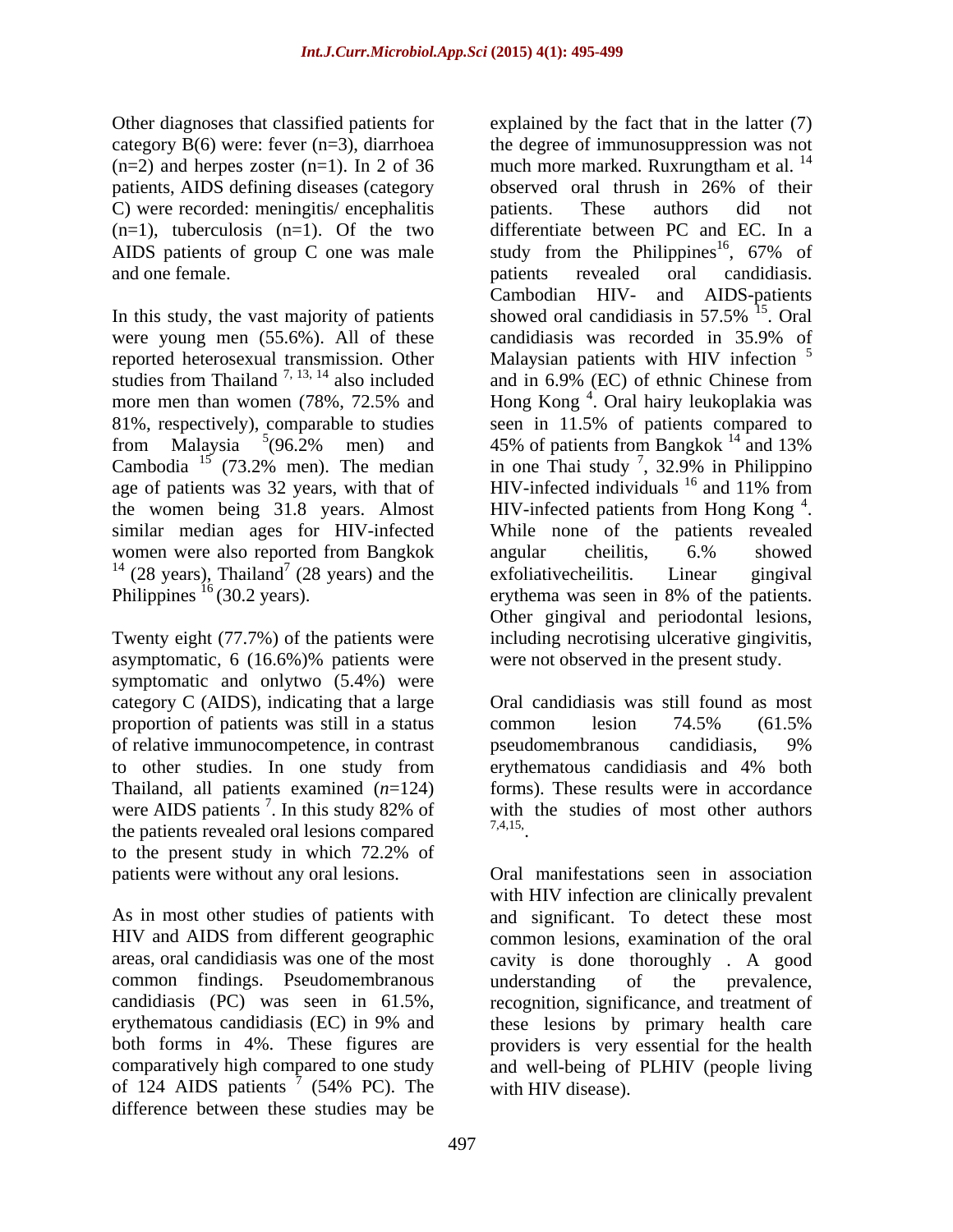- Medical Mycology. 3rd ed: Mehta publishers; 2009. p.266-283.
- 2. GraziellaNuernberg Back Brito, *Dermatol*. 1999; 26: 294 304. Aline CássiaInocêncio, Sílvia Maria Rodrigues Querido, Antonio Olavo Cardoso Jorge, CristianeYumi Koga-Ito; In vitro antifungal susceptibility suppl. (1): 41–5. individuals; Braz Oral Res. 2010 overview.  $\overline{O}$ <br>
Ian-Feb: 25(1): 28-33 (1): 36-40. Jan-Feb;25(1):28-33.
- Moragues, José Manuel Aguirre, Miguel Cashat-Cruz, Jose Luis antifungal susceptibility patterns of oral Candida isolates colonizing or adolescents an<br>infecting Mexican HIV/AIDS 1992:41:1-19. infecting Mexican HIV/AIDS 1992; 41: 1–19. patients and healthy persons; Rev
- 4. C.A. Enwuru, A. Ogunledun, N. Idika, N.V. Enwuru, F. Ogbonna, oro-pharyngeal candida and non clinics in Lagos, Nigeria; African Health Sciences Vol 8 No 3 HIV-infection.*J C*<br>September 2008 1993: 22: 289–91. September 2008.<br>Nadeem Leddy K. Ranganathan 13. Nittayananta W. Jealae S.
- 5. Nadeem Jeddy, K Ranganathan, 13. Nittayananta W, Jealae S, immunodeficiency virus infected<br>
natients in Chennai South India 14. Ruxrungtham K, Muller O, Aug 2011. Aug 2011.
- **References** 6. Singh A, Thappa DM, Hamide A. The 1. Chander, Jagadish. Textbook of manifestations during the Medical Mycology 3rd ed: Mehta evolutionary phases of HIV disease: spectrum of mucocutaneous manifestations during the evolutionary phases of HIV disease: anemerging Indian scenario. *J Dermatol.* 1999; 26: 294 304.
	- 7. Nittayananta W, Chungpanich S. Oral lesions in a group of Thai peoplewith AIDS. *Oral Dis* 1997; 3: suppl.  $(1)$ : 41–5.
	- of Candida spp. Oral isolates from 8. Anil S, Challacombe SJ. Oral lesions of HIV positive patients and control HIV and AIDS in Asia: an 8. Anil S, Challacombe SJ. Oral lesions of HIV and AIDS in Asia: an overview.*Oral Dis* 1997; 3: suppl.  $(1)$ : 36–40.
- 3. Luis Octavio Sánchez-Vargas, 9. UNAIDS/WHO. Epidemiological fact Natalia Guadalupe Ortiz-López, sheet on HIV/AIDS and sexually Maria Villar, Maria Dolores transmitted diseases Thailand. Geneva: WHO, 1998.
	- Lopez-Ribot, Luis Alberto Gaitán-<br>Cepeda & Guillermo Quindós: Point classificationsystem for HIV Cepeda& Guillermo Quindós; Point prevalence, microbiology and infection and expanded surveillance 10. Centers for Disease Control and Prevention (CDC). 1993 Revised classificationsystem for HIV infection and expanded surveillance case definitionfor AIDS among adolescents and adults. *MMWR*  1992; 41: 1–19.
	- IberoamMicol 2005; 22: 83-92 for epidemiological studies of<br>C A Enwuru A Ogunledun N oralmanifestations of HIV infection. 11. World Health Organisation. A guide for epidemiological studies of oralmanifestations of HIV infection. Geneva: WHO, 1993.
	- M. Aniedobe, A. Adeiga; 12. EC-Clearinghouse on Oral Problems Fluconazole resistant opportunistic candida yeast-like isolates from HIV infected patients attending ARV deficiency Virus. Classification and Related to HIV-infection WHOCollaborating Centre on Oral Manifestations of the Immuno deficiency Virus. Classification and diagnostic critieria for oral lesions in HIV-infection.*J Oral Pathol Med* 1993; 22: 289–91.
	- Uma Devi, Elizabeth Joshua. A study of antifungal drug sensitivity heterosexual AIDS patients: a of Candida isolated from human preliminary study. Br Dent J 1997; 13. Nittayananta W, Jealae S, Chungpanich S. Oral lesions in Thai heterosexualAIDS patients: a preliminary study. *Br Dent J* 1997; 183: 219–21.
	- patients in Chennai, South India. 14. Ruxrungtham K, Muller O, Iournal of Oral and Maxillofacial and Teeratakulpisarn S, et al. The Journal of Oral and Maxillofacial and Teeratakulpisarn S, et al. The<br>Pathology Vol. 15 Issue 2 May - clinical presentation of HIV-1 Pathology, Vol. 15 Issue 2 May - clinical presentation of HIV-1<br>Aug 2011 14. Ruxrungtham K, Muller O, Teeratakulpisarn S, et clinical presentationof HIV-1 disease and AIDS at the